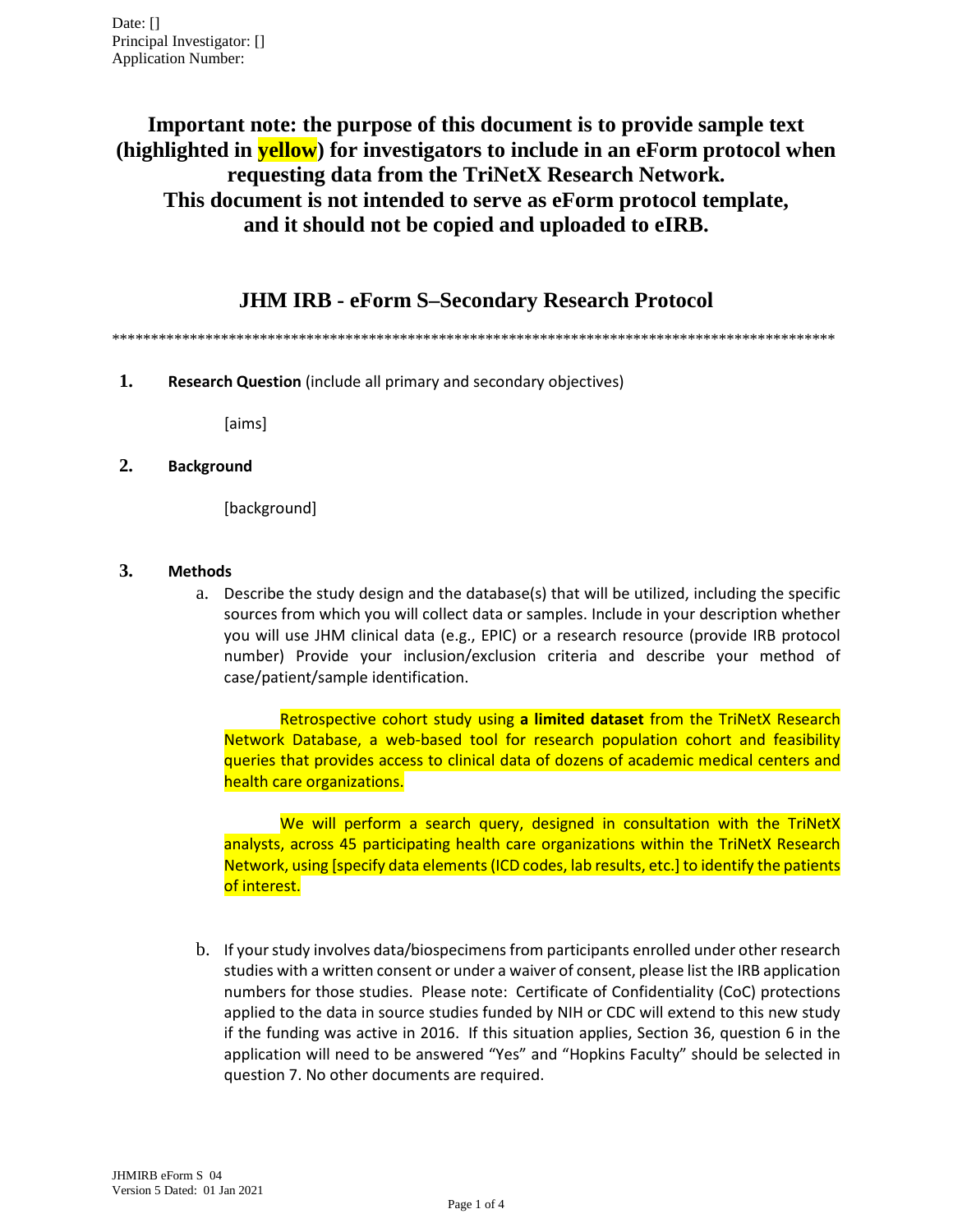[answer here]

c. Clarify whether there was an ethical review process for initial collection/derivation of data/biospecimens. If applicable, provide the determination of the ethics committee or IRB study number. Indicate whether consent was obtained and whether the consent covered the use as proposed in this research.

[answer here]

d. If biological materials are involved please describe all the experimental procedures and analyses in which they will be used.

[answer here]

e. Specify the targeted number of individuals from whom you plan to include data/samples in this secondary use. Please be sure to specify the initial/largest cohort of eligible cases from which you will identify the final sample. Where applicable, please include an estimate of the time period that will be covered (e.g., will you include data within a certain range of dates?) (You should contact the Johns Hopkins Center for Clinical Data Analysis (CCDA) if you need help to determine the number of individuals for whom your desired data is available. <https://ictrweb.johnshopkins.edu/ictr/connection/> )

An initial trial query of the TriNetX Research Network identified a total of [overall count].

Eligibility criteria: [inclusions]

> Exclusion criteria: [exclusions]

f. Explain how your data are being extracted (manual chart review, bulk query). If you are planning to collect data from text documents (e.g., pathology/radiology reports) specify exactly how this will be accomplished. Are you planning to download text documents themselves? Storing copies of original documents from EPIC requires consultation with the CCDA and identification of an honest broker.

We will perform a query of the TriNetX Research Network that will generate a limited dataset with the clinical data of interest. This dataset will be downloaded in coordination with the Core for Clinical Research Data Acquisition (CCDA) as the Honest Broker.

g. Explain how your data are being recorded (paper, laptop, etc.).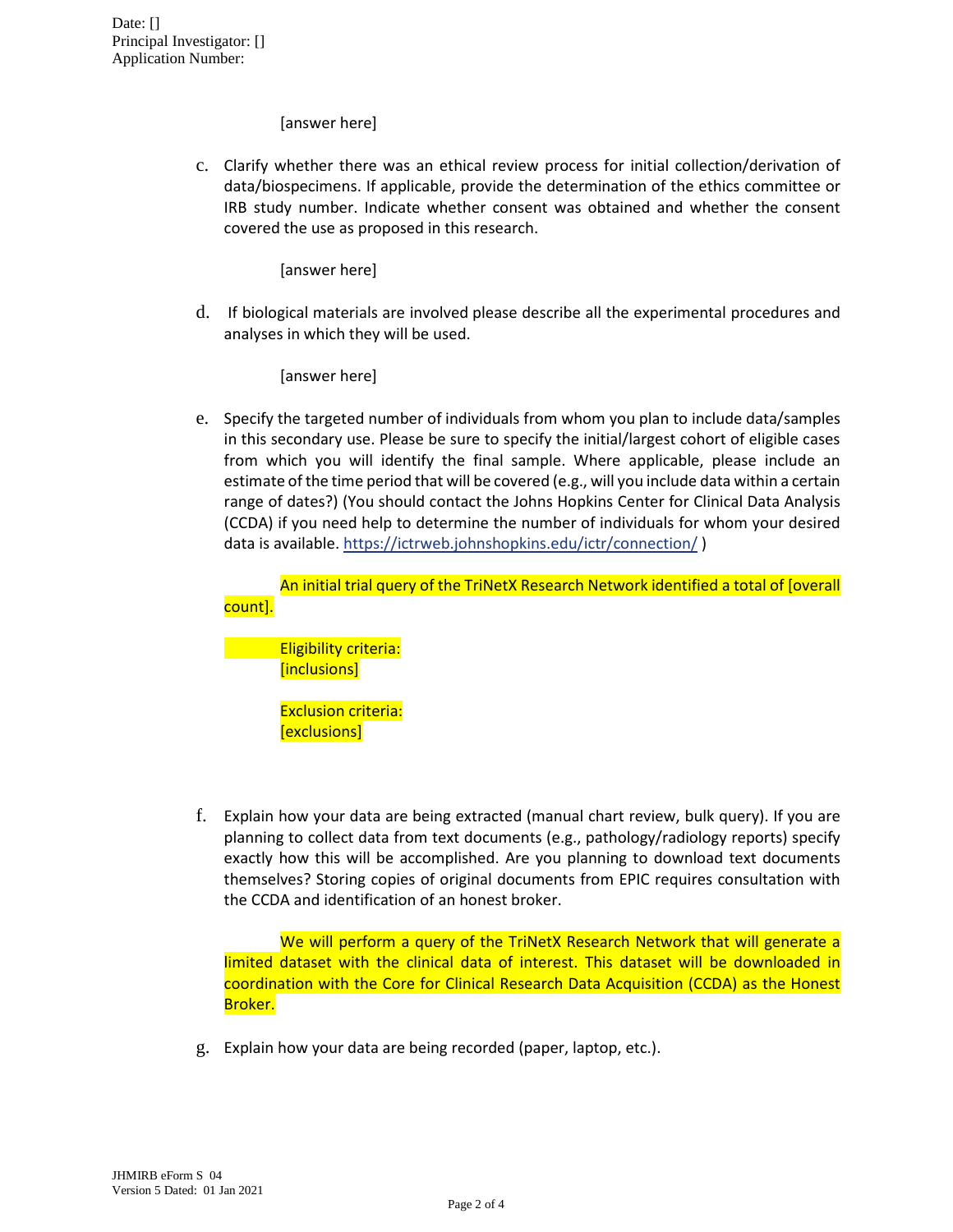Data will be obtained from a query of the TriNEtX Research Network and will be saved as an Excel file in the study team's SAFE desktop.

h. Explain how the data are being moved to the final storage location.

The dataset will be exported by the CCDA into an Excel file that will be saved in the SAFE desktop secure storage to share only with the study members.

- i. Provide the name and location of the server where the data will be housed. a. The SAFE desktop is the required storage platform for TriNetX Research Network downloads.
- j. Provide the name of the study team member responsible for data management and security.

[answer here]

k. Provide any plans for de-identification of the dataset. Identifiers (MRN, Name) should be stored in a separate file with the data file using unique IDs.

The dataset provided to the study members will consist of a limited dataset (no MRN, patient names or contact information will be included in the dataset). The CCDA, as the honest broker, will download the dataset and deliver the dataset to the study team's SAFE desktop folder.

l. Explain how access to the data will be controlled and whether the access is logged.

The dataset will be saved in a secure SAFE desktop, accessible only to the study team.

m. List the computer programs being used to store and to analyze the data.

[answer here – using tools available on the SAFE desktop (Stata, SAS, R, Python, Excel, etc.]

n. If you are using data from several sources explain what variables will be used to merge files.

The study uses data derived from a single source (TriNetX Research Network). No other data sources can be merged with this data.

o. Will the data set include any sensitive information (e.g., HIV status, psychiatric diagnosis)?

[answer here].

p. Provide an estimate of how long it will take you to complete the study, including the time for data analysis.